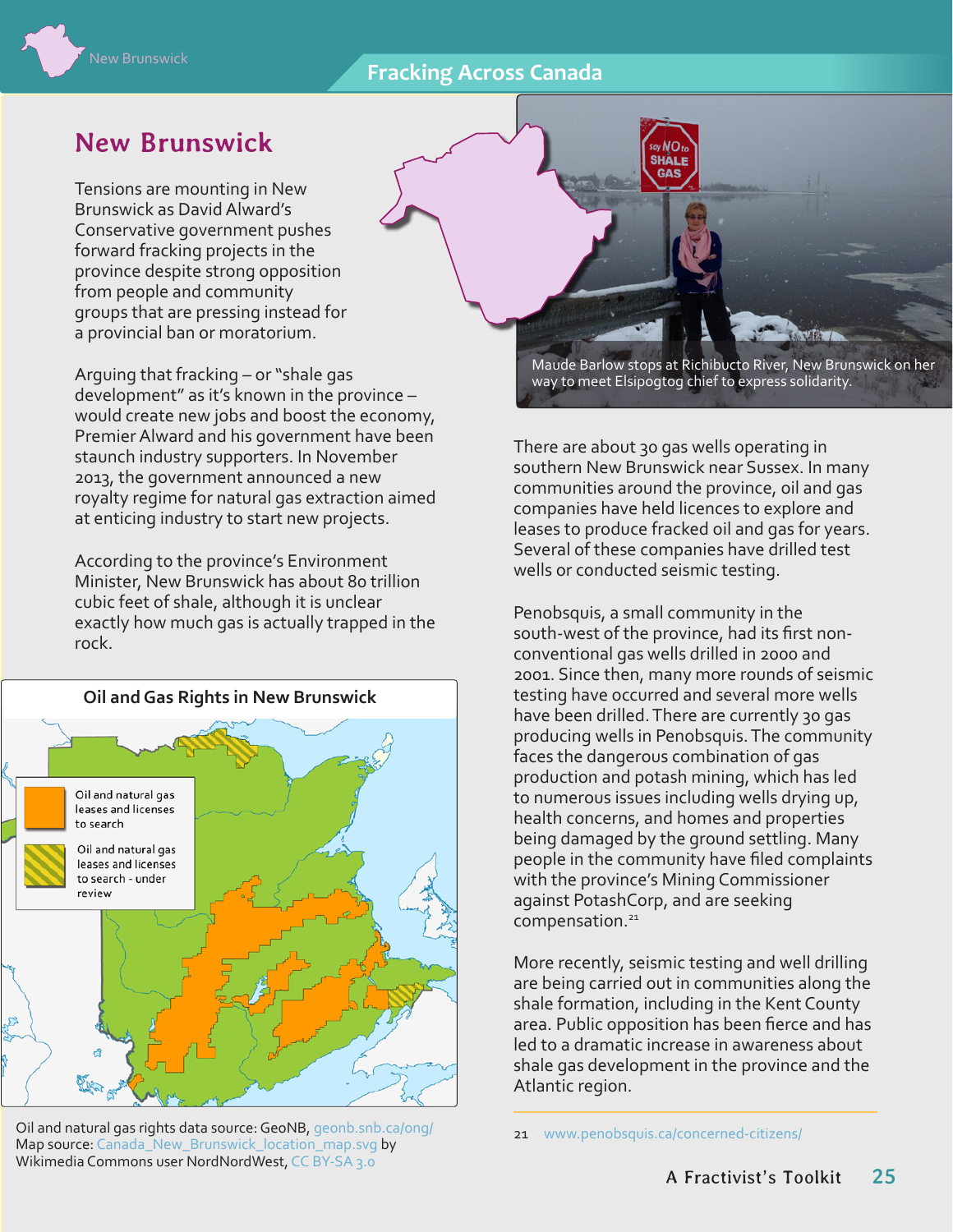The protests in Kent County target SWN Resources, a Texas-based company doing exploratory seismic testing. SWN has a provincial licence that allows it to search for trapped gas across about 900,000 hectares of New Brunswick.

SWN is conducting the testing on unceded Mi'kmaq lands of the Signigtog District. Members of the Elsipogtog First Nation have said "no" to testing and fracking on their land. After a peaceful blockade throughout the summer, the Elsipogtog and others who oppose shale gas development in the province made international headlines when RCMP officers with riot gear, assault rifles and snipers moved in on peaceful protesters. Most media coverage of the events ignored a key issue: that the Elsipogtog are standing up to protect their land, water and families from the harmful effects of fracking.

## **New Brunswickers against fracking**

Opposition to shale gas development has been growing since 2010, with the formation of 29 community groups across the province that work in coalition and on their own to educate people and try to put the brakes on this growing industry. Groups have lobbied provincial political parties, municipal governments and the Union of Municipalities of New Brunswick, Indigenous leaders, and the office of the Ombudsman, and reached out to allies and potential allies about the various risks associated with fracking. In 2012, the New Brunswick government held public consultations on fracking and commissioned Dr. Louis Lapierre to facilitate and summarize them, as well as meetings with other stakeholders, in a report. Around the same time, Dr. Eilish Cleary, Chief Medical Officer of Health for New Brunswick, wrote a report reviewing the health implications and considerations related to shale gas development.

Dr. LaPierre's report, titled *The Path Forward,* compiled data from both public and stakeholder meetings where the majority of participants were against fracking. His 38-page report summarized what issues were raised and then gave recommendations, based on "the economic importance and beneficial impact the shale gas industry." His recommendations focused on how New Brunswickers and the industry could co-exist.<sup>22</sup> Dr. Cleary completed her detailed 70-page report titled *Chief Medical Officer of Health's Recommendations Concerning Shale Gas Development in New Brunswick* in September 2012. Her main conclusions identified the province's lack of a comprehensive health risk assessment of fracking, and the lack of a framework for assessing public health risks on a project-byproject basis.<sup>23</sup>

In May 2013, the New Brunswick government announced new regulations for the shale gas industry, which purportedly took into account the recommendations of both the Cleary and LaPierre reports (*The New Brunswick Oil and Natural Gas Blueprint, May 2013*). In fact, none of the Cleary recommendations are in the government plan, whereas LaPierre was named head of the Energy Institute he recommended.

Despite claims by Environment Minister Bruce Fitch that the focus of the government's blueprint was on safeguarding air and water, and "to ensure that the industry can evolve in an environmentally safe manner," few lands are protected from the possibility of fracking – not even wetlands.24

22 [www2.gnb.ca/content/dam/gnb/Corporate/pdf/](http://www2.gnb.ca/content/dam/gnb/Corporate/pdf/ShaleGas/en/ThePathForward.pdf) [ShaleGas/en/ThePathForward.pdf](http://www2.gnb.ca/content/dam/gnb/Corporate/pdf/ShaleGas/en/ThePathForward.pdf)

23 [www2.gnb.ca/content/dam/gnb/Departments/](http://www2.gnb.ca/content/dam/gnb/Departments/h-s/pdf/en/HealthyEnvironments/Recommendations_ShaleGasDevelopment.pdf) [h-s/pdf/en/HealthyEnvironments/Recommendations\\_](http://www2.gnb.ca/content/dam/gnb/Departments/h-s/pdf/en/HealthyEnvironments/Recommendations_ShaleGasDevelopment.pdf) [ShaleGasDevelopment.pdf](http://www2.gnb.ca/content/dam/gnb/Departments/h-s/pdf/en/HealthyEnvironments/Recommendations_ShaleGasDevelopment.pdf)

24 [www.cbc.ca/news/canada/new-brunswick/](http://www.cbc.ca/news/canada/new-brunswick/don-t-worry-about-seismic-testing-in-wetland-alward-says-1.1341294) [don-t-worry-about-seismic-testing-in-wetland-alward](http://www.cbc.ca/news/canada/new-brunswick/don-t-worry-about-seismic-testing-in-wetland-alward-says-1.1341294)[says-1.1341294](http://www.cbc.ca/news/canada/new-brunswick/don-t-worry-about-seismic-testing-in-wetland-alward-says-1.1341294); [www.conservationcouncil.ca/wetlands](http://www.conservationcouncil.ca/wetlands-taking-a-blasting/)[taking-a-blasting/](http://www.conservationcouncil.ca/wetlands-taking-a-blasting/)